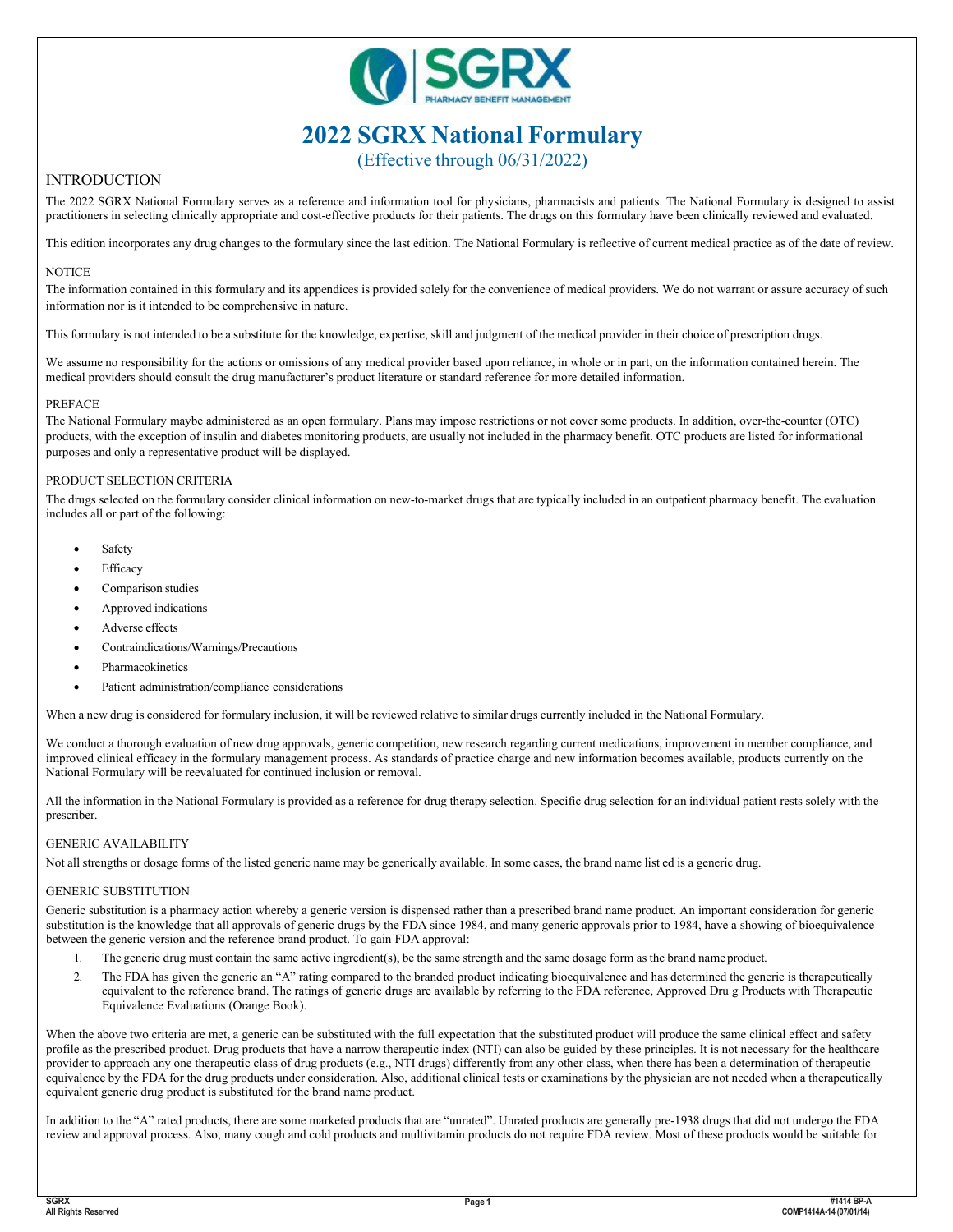generic substitution. There are now many brand name products that are repackaged or distributed under a generic label. The generic label version should always be considered therapeutically equivalent and substitutable for the source branded product, irrespective of rating.

It is recommended that generic substitution not be exercised by the pharmacist with multisource products that appear in the Orange Book and carry a "B" rating, indicating that these products cannot be considered therapeutically equivalent to other products in the group. It is also recommended that generic substitution not be under taken for any unrated multisource products that might be considered narrow therapeutic index or maintenance drugs where it is known that unrated products from different labelers are not bioequivalent. State law or regulations may dictate the ability to practice generic substitution for selected product s or categories of drugs.

#### DRUG EFFICACY STUDY IMPLEMENTATION (DESI) DRUGS

Drugs first marketed between 1938 and 1962 were approved as a safe but required no showing of effectiveness for FDA approval. Beginning in 1962, all new drugs were required to be both safe and effective before they could be marketed. This legislation also applied retroactively to all drugs approved as safe from 1938-1962. The DESI program was established by the FDA to review the effectiveness of these pre-1962 drugs for their labeled indications, and a determination of fully effective was made for most of these products and they remain in the marketplace. A few DESI products remain classified as "less than fully effective" while awaiting final administrative disposition. Also, classified as DESI are many products listed as identical, similar, or related to actual DESI products. Some plans will not pay for DESI "less than fully effective" drug products.

The drug names listed here are the registered and/or unregistered trademarks of third-party pharmaceutical companies unrelated to and unaffiliated with SGRX. These trademarked brand names are included here for informational purposes only and are not intended to imply or suggest any affiliation between SGRX and such third-party pharmaceutical companies.

#### **NOTICE**

The information contained in this document is proprietary information. The information may not be copied in whole or in part without the written permission of SGRX. All rights reserved.

| <b>KEY</b>                                                         |                                          |                                                                              |                                      |
|--------------------------------------------------------------------|------------------------------------------|------------------------------------------------------------------------------|--------------------------------------|
| $[INJ]$ – Injectable Drug                                          |                                          | For the member: Generic medications contain the same active ingredients as   |                                      |
|                                                                    |                                          | their corresponding brand-name medications, although they may look different |                                      |
| [OTC] – Over-the-counter Product                                   |                                          | in color or shape. They have been FDA-approved under strict standards.       |                                      |
| Brand-name drugs are listed in CAPITAL letters. Example: CELEBREX  |                                          | For the physician: Please prescribe preferred products and allow generic     |                                      |
| Generic drugs are listed in lower-case letters. Example: ibuprofen |                                          | substitutions when medically appropriate.                                    |                                      |
|                                                                    | <b>AGGRENOX</b>                          | amoxicillin                                                                  | <b>AVELOX ABC PACK</b>               |
| <u>А</u>                                                           |                                          | amoxicillin/potassium clavulanate                                            | avaine                               |
| abacavir                                                           | <b>AKLIEF</b>                            | amphetamine salt combo                                                       | <b>AVINZA</b>                        |
| abacavir/lamivudine/zidovudine                                     | <b>ALBENZA</b>                           | amphotericin [INJ]                                                           | <b>AVO CREAM</b>                     |
| <b>ABECMA</b>                                                      | albuterol                                | ampicillin                                                                   | <b>AVONEX [INJ]</b>                  |
| <b>ABILIFY</b>                                                     | albuterol ext-release                    | <b>AMTURNIDE</b>                                                             | <b>AYVAKIT</b>                       |
| <b>ABILIFY DISCMELT</b>                                            | albuterol nebulization solution          | <b>AMZEEQ</b>                                                                | azacitidine [INJ]                    |
| <b>ABILIFY MAINTENA [INJ]</b>                                      | alclometasone                            | anagrelide                                                                   | <b>AZASAN</b>                        |
| acamprosate delayed-release                                        | ALDURAZYME [INJ]                         | ANALPRAM 2.5% LOTION                                                         | azathioprine                         |
| <b>ACANYA</b>                                                      | alendronate sodium                       | ANALPRAM ADVANCED CREAM                                                      | azelastine eye solution              |
|                                                                    | alfuzosin ext-release                    | <b>KIT</b>                                                                   | azelastine nasal spray               |
| acarbose                                                           | <b>ALINIA</b>                            | ANALPRAM E                                                                   | <b>AZELEX CR</b>                     |
| acebutolol acetaminophen/butabarbital                              | aliskiren                                | ANALPRAM HC 1% CREAM                                                         | <b>AZILECT</b>                       |
| acetaminophen/codeine                                              | <b>ALKERAN TABLETS</b>                   | <b>SINGLES</b>                                                               | azithromycin                         |
| acetaminophen/phenyltoloxamine citrate                             |                                          | anastrozole                                                                  |                                      |
| acetaminophen/phenyltoloxamine citrate                             | allopurinol                              | <b>ANDRODERM</b>                                                             | <b>AZOPT</b>                         |
| ext-release                                                        | ALOXI [INJ]                              |                                                                              | azurette                             |
| acetazolamide                                                      | ALPHAGAN P 0.1%                          | antipyrine/benzocaine ear solution                                           | <b>AZSTARYS</b>                      |
| acetazolamide ext-release                                          | ALPHANATE [INJ]                          | antipyrine/benzocaine/polycosanol ear                                        | В                                    |
| acetic acid ear solution                                           | ALPHANINE SD [INJ]                       | solution                                                                     | bacitracin                           |
| acetic acid/aluminum acetate ear                                   | alphaquin hp                             | <b>ANUSOL HC</b>                                                             | bacitracin eye ointment              |
| solution                                                           | alprazolam                               | <b>ANZEMET</b>                                                               | bacitracin/polymyxin eye ointment    |
| acetic acid/hydrocortisone ear solution                            | alprazolam ext-release                   | <b>APRETUDE</b>                                                              | baclofen                             |
| acetylcysteine [INJ]                                               | alprazolam orally disintegrating tablets | APIDRA/SOLOSTAR                                                              | bal-care dha prenatal vitamins       |
| acitretin                                                          | alprostadil [INJ]                        | APOKYN [INJ]                                                                 | balsalazide                          |
| <b>ACTEMRA [INJ]</b>                                               | <b>ALREX</b>                             | apraclonidine eye solution                                                   | balziva                              |
| <b>ACTHAR H.P. [INJ]</b>                                           | altavera                                 | apri                                                                         | <b>BANZEL</b>                        |
| <b>ACTIMMUNE</b> [INJ]                                             | <b>ALTOPREV</b>                          | <b>APRISO</b>                                                                | <b>BARACLUDE</b>                     |
| <b>ACTONEL</b>                                                     | aluminum chloride 20% topical            | <b>APTIVUS</b>                                                               | b-complex [INJ]                      |
| <b>ACTOPLUS MET XR</b>                                             | solution                                 | ap-zel                                                                       | <b>BALVERSA BAQSIMI</b>              |
| <b>ACUVAIL</b>                                                     | <b>ALVESCO</b>                           | aranelle                                                                     | benazepril                           |
| acyclovir                                                          | alyacen                                  | <b>ARANESP [INJ]</b>                                                         | benazepril/hydrochlorothiazide       |
| acyclovir [INJ]                                                    | alznac                                   | <b>ARCALYST [INJ]</b>                                                        | <b>BENEFIX [INJ]</b>                 |
| acyclovir ointment                                                 | amantadine                               | <b>ARZERRA [INJ]</b>                                                         | <b>BENICAR</b>                       |
| <b>ACZONE</b>                                                      | amcinonide                               | <b>ASACOL HD</b>                                                             | <b>BENICAR HCT</b>                   |
|                                                                    | amethia                                  | <b>ASMANEX</b>                                                               | benznidazole                         |
| <b>ADAGEN [INJ]</b>                                                | amethia lo                               | aspirin delayed-release 975 mg                                               | <b>BENZACLIN</b>                     |
| adapalene                                                          | amethyst                                 | <b>ASTELIN</b>                                                               | <b>BENZACLIN PUMP</b>                |
| <b>ADBRY</b>                                                       | <b>AMICAR</b>                            | <b>ATELVIA</b>                                                               |                                      |
| <b>ADCETRIS [INJ]</b>                                              | amiloride                                | atenolol                                                                     | benzonatate                          |
| <b>ADCIRCA</b>                                                     | amiloride/hydrochlorothiazide            | atenolol/chlorthalidone                                                      | benzoyl peroxide                     |
| adefovir                                                           | aminocaproic acid                        | atorvastatin                                                                 | benztropine                          |
| <b>ADVAIR DISKUS/HFA</b>                                           | aminophylline                            | atovaquone                                                                   | <b>BEOVU</b>                         |
| advanced am/pm                                                     | amiodarone                               | atovaquone/proguanil                                                         | <b>BERINERT</b>                      |
| <b>ADVATE [INJ]</b>                                                | <b>AMITIZA</b>                           | <b>ATRIPLA</b>                                                               | <b>BESIVANCE</b>                     |
| <b>ADVATE H [INJ]</b>                                              | amitriptyline                            |                                                                              | betamethasone dipropionate           |
| ADVATE L [INJ]                                                     |                                          | atropine sulfate eye ointment                                                | betamethasone dipropionate augmented |
| <b>ADVATE N [INJ]</b>                                              | amlodipine                               | atropine sulfate eye solution                                                | betamethasone valerate               |
| <b>ADVATE SH [INJ]</b>                                             | amlodipine/benazepril                    | <b>ATROVENT HFA</b>                                                          | <b>BETASERON</b>                     |
| <b>ADVATE UH [INJ]</b>                                             | amlodipine/valsartan                     | <b>AUBRA</b>                                                                 | betaxolol                            |
| <b>AFEDITAB CR</b>                                                 | amlodipine/valsartan/hydrochlorothiazi   | AUGMENTIN 125-31.25 MG/5 ML                                                  | betaxolol eye solution               |
| <b>AFINITOR</b>                                                    | de                                       | <b>AVAGE</b>                                                                 | bethanechol                          |
| <b>AFINITOR DISPERZ</b>                                            | ammonium lactate 12% topical             | <b>AVASTIN</b> [INJ]                                                         | <b>BETOPTICS</b>                     |
|                                                                    | amoxapine                                | AVC CREAM                                                                    | <b>BEYAZ</b>                         |
| <b>SGRX</b>                                                        |                                          | Page 2                                                                       | #1414 BP-A                           |

**SGRX All Rights Reserved**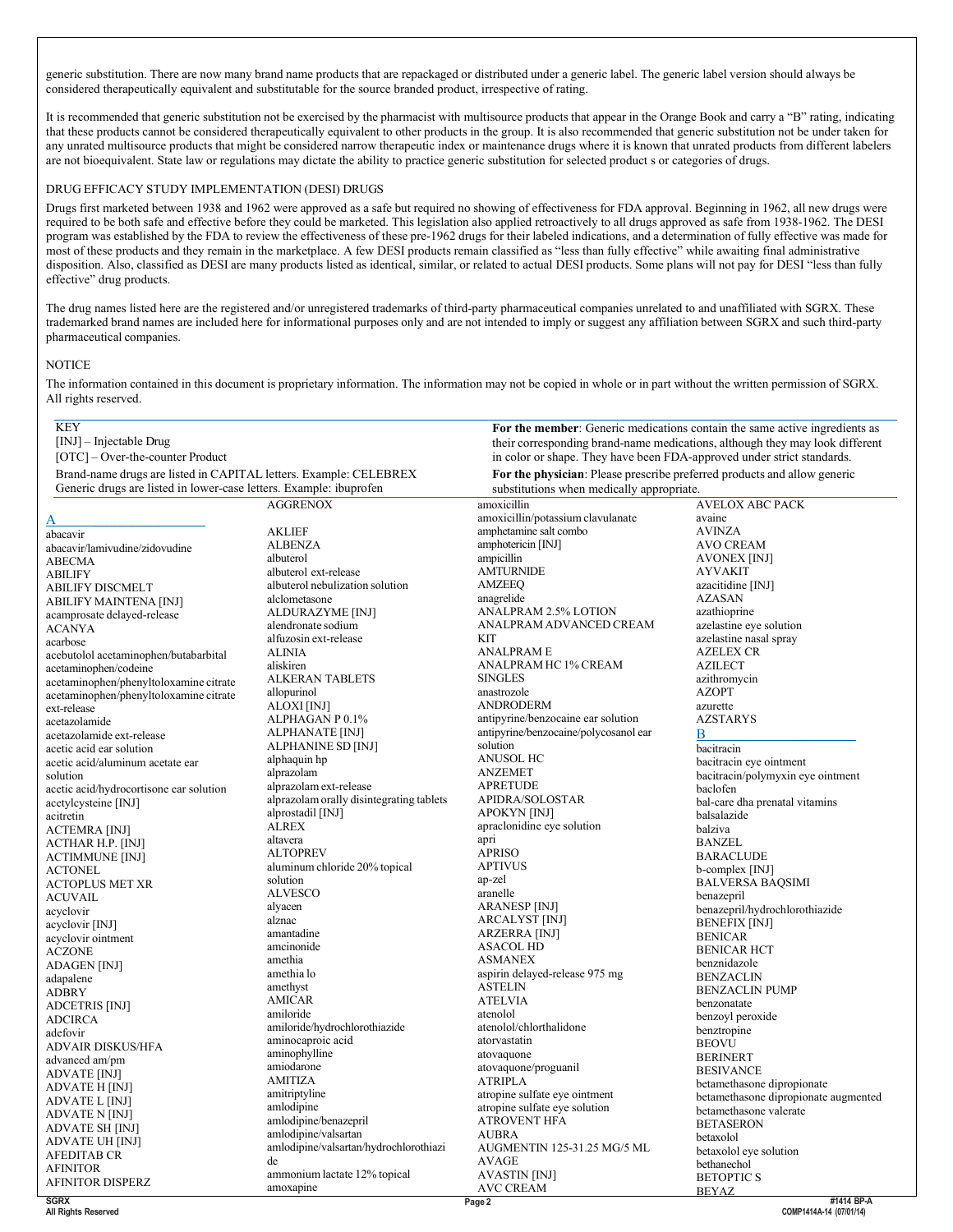bicalutamide BIDIL BIKTARVY BILTRIEIDE bisoprolol bisoprolol/hydrochlorothiazide **BLENREP** BLEPHAMIDE S.O.P. bp vit 3 BRAVELE BREXAFEMME BREYANZI briellyn BRILINTA brimonidine eye solution BROMDAY bromfenac eye solution bromocriptine brompheniramine/phenylephrine/ dextromethorphan brompheniramine/pseudoephedrine/code ine BRUKINSA budesonide delayed-release budesonide nasal spray budesonide nebulization suspension bumetanide BUPHENYL TABLETS buprenorphine buprenorphine patch buprenorphine/naloxone BUPROPION HCL ER bupropion bupropion ext-release (12 hour) bupropion ext-release (12 hour) smoking deterrent bupropion extrelease (24 hour) buspirone butalbital/acetaminophen butalbital/acetaminophen/caffeine butalbital/acetaminophen/caffeine/ codeine butalbital/aspirin/caffeine butalbital/aspirin/caffeine/codeine butorphanol nasal **BUTRANS** BYDUREON [INJ] BYETTA [INJ] **BYSTOLIC** BYVALSON  $C \qquad \qquad$ CABENUVA cabergoline **CAFERGOT** caffeine citrated calcipotriene calcipotriene/betamethasone dipropionate calcitonin salmon nasal calcitriol calcium acetate camila camrese camrese lo CANASA candesartan candesartan/hydrochlorothiazide capacet capecitabine CAPEX SHAMPOO CAPLYTA CAPRELSA captopril captopril/hydrochlorothiazide CARAC carafate suspension CARBAGLU carbamazepine carbamazepine ext-release carbidopa carbidopa/levodopa carbidopa/levodopa ext-release carbidopa/levodopa orally disintegrating tablets carbidopa/levodopa/entacapone CARDIZEM LA carteolol eye solution cavan-ec sod dha prenatal vitamins

CAYA CONTOURED **CAYSTON** caziant cefaclor cefadroxil cefdinir cefpodoxime cefprozil ceftibuten CEFTIN SUSP cefuroxime axetil cefuroxime/dextrose [INJ] CELEBREX CELLCEPT SUSPENSION **CELONTIN CENESTIN** cephalexin CEREZYME [INJ] cetirizine syrup CETROTIDE [INJ] cevimeline CIBINQO **CHANTIX** chateal CHEMET CHENODAL chlordiazepoxide chlordiazepoxide/clidinium chlorhexidine gluconate chloroquine phosphate chlorothiazide chloroxylenol/benzocaine/hydroco rtisone acetate ear suspension chlorpheniramine tannate chlorpheniramine/codeine chlorpromazine chlorthalidone chlorzoxazone choice-ob + dha prenatal vitamins choice-tabs cholestryramine cholestryramine light choline salicylate/magnesium salicylate liquid chorionic gonadotropin [INJ] CIALIS ciclopirox ciclostazol CILOXAN OINT cimetidine CINRYZE [INJ] CIPRO SUSPENSION CIPRODEX ciprofloxacin ciprofloxacin ear solution ciprofloxacin ext-release ciprofloxacin eye solution ciprofloxacin lactate [INJ] ciprofloxacin/dextrose [INJ] cisplatin [INJ] citalopram citric acid/sodium citrate CLARINEX D CLARINEX SYR Clarithromycin clarithromycin ext-release clemastine CLIMARA clindamycin hcl clindamycin palmitate clindamycin phosphate topical clindamycin phosphate vaginal clindamycin phosphate/benzoyl peroxide clobetasol propionate clobetasol propionate/emollient CLOBEX clomiphene citrate clomipramine clonazepam clonazepam orally disintegrating tablets clonidine clonidine ext-release clonidine patches clopidogrel clorazepate clotrimazole topical clotrimazole troche clotrimazole/betamethasone dipropionate clozapine clozapine orally disintegrating tablets CLOZARIL c-nate dha prenatal vitamins COARTEM codeine sulfate **COLCRYS** colestipol **COTELLIC COLYTE** COMBIGAN COMBIPATCH COMBIVENT RESPIMAT **COMPLERA** complete natal dha prenatal vitamins completenate prenatal vitamins COMTAN CONDYLOX GEL CONDYLOX SOL COPAXONE [INJ] COPIKTRA copper chloride [INJ] CORDRAN TAPE COREG CR CORIFACT [INJ] CORTIFOAM cortisone acetate corvita COSELA **CREON** CRESTOR CRINONE CRIXIVAN cromolyn sodium eye solution cromolyn sodium nebulization solution cromolyn sodium oral solution cryselle CUPRIMINE cyanocobalamin [INJ] cyclafem cyclobenzaprine tab cyclopentolate eye solution cyclophosphamide cyclosporine cyclosporine modified **CYMBALTA** cyproheptadine CYSTADANE **CYSTAGON** CYSTARAN  $D \sim$ dailyvite with zinc DANAZOL dantrolene DARAPRIM DARZALEX FASPRO dasetta daysee DAYTRANA DAYVIGO DELSTRIGO DELZICOL DEMSER DESCOVY desipramine desloratadine desloratadine orally disintegrating tablets desmopressin acetate nasal desonide desoximetasone dexamethasone dexamethasone sodium phosphate eye solution dexchlorpheniramine ext-release dexferrum [INJ] dexmethylphenidate

dexmethylphenidate ext-release dextroamphetamine dextroamphetamine ext-release dialyvite/zinc dextroamphetamine dextroamphetamine ext-release dialyvite/zinc DIASTAT KIT diazepam **DIBENZYLINE** diclofenac eye solution diclofenac sodium gel diclofenac sodium topical solution dicloxacillin dicyclomine hcl didanosine delayed-release diethylpropion diethylpropion ext-release **DIFFERIN DIFICID** diflorasone diflorasone diacetate diflorasone diacetate/emollient diflunisal digoxin dihydrocodeine/acetaminophen/caffeine dihydrocodeine/aspirin/caffeine dihydroergotamine [INJ] DILATRATE- SR diltiazem diltiazem ext-release (12 hour) diltiazem ext-release (24 hour) DIOVAN diphenhydramine diphenoxylate/atropine disulfiram divalproex sodium divalproex sodium delayed-release divalproex sodium ext-release DIVIGEL docetaxel [INJ] donepezil donepezil orally disintegrating tablets dorzolamide eye solution dorzolamide/timolol eye solution doxazosin doxepin doxercalciferol doxycycline hyclate doxycycline hyclate delayed-release doxycycline monohydrate doxycycline monohydrate delayedrelease DROXIA duleek-dp 7.5 duleek-dp 15 **DULERA** duloxetine delayed-release DUREZOL DURYSTA E \_ \_ \_ \_ \_ \_ \_ \_ Econazole EDURANT EFFER-K **EFFIENT** ELAPRASE [INJ] eletriptan **ELIDEL** elinest eliphos ELIQUIS<sub>.</sub> elite ob dha prenatal vitamins elite-ob 400 prenatal vitamins elite-ob prenatal vitamins ELIXOPHYLLINE ELIX ELLA ELMIRON EMCYT EMEND Emoquette **EMTRIVA** emulsion sb ENABLEX enalapril enalapril/hydrochlorothiazide ENBREL [INJ]

**SGRX All Rights Reserved**

CAVERJECT [INJ]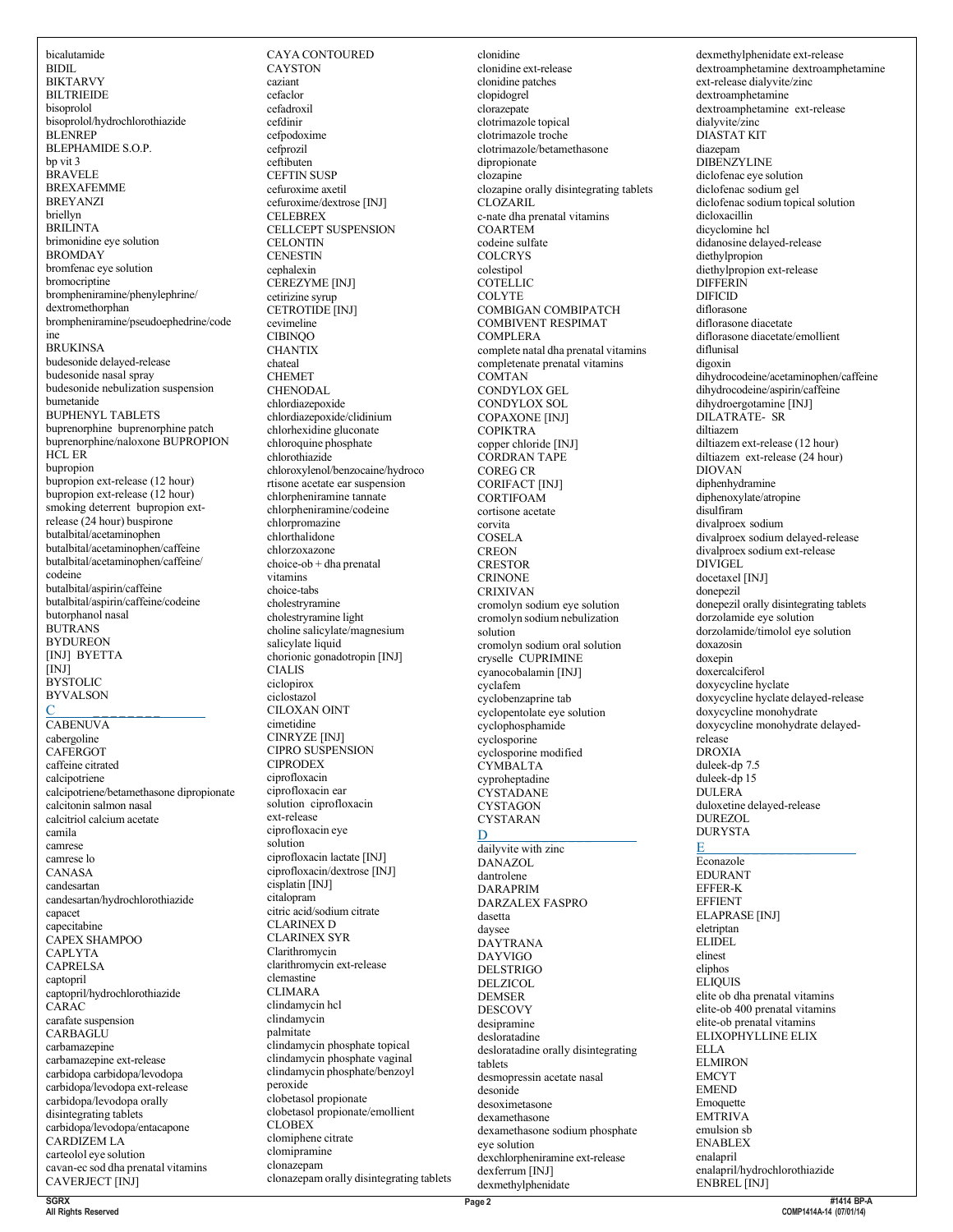**ENDOMETRIN ENHERTU ENJUVIA** enoxaparin [INJ] enpresse enskyce entacapone EPIDUO epinastine eye solution epinephrine [INJ] epinephrine auto-injector [INJ] EPIPEN IINJI EPIPEN JR [INJ] epirubicin [INJ] EPIVIR HBV **EPIVIR SOLUTION** eplerenone epoprostenol [INJ] epoprostenol diluent [INJ] eprosartan ERBITUX [INJ] ergocalciferol ERGOMAR **ERLEADA** errin erythromycin erythromycin delayed-release erythromycin ethylsuccinate erythromycin eye ointment erythromycin stearate erythromycin topical erythromycin/benzoyl peroxide erythromycin/sulfisoxazole escitalopram estarylla esterified estrogens/methyltestosterone estazolam **ESTRACE CREAM** ESTRADERM PATCH estradiol estradiol patches **ESTRING** estropipate eszopiclone ethambutol ethosuximide etidronate etodolac etodolac ext-release etoposide EUFLEXXA [INJ] **EURAX EVAMIST EVISTA EVKEEZA** EXELDERM CREAM **EXELDERM SOLUTION** exemestane **EXFORGE EXFORGE HCT EXJADE EXKIVITY EYSUVIS** F fabb **FABRAZYME [INJ]** falmina famciclovir famotidine **FARESTON FARYDAK FASLODEX** [INJ] fe 90 plus felbamate felodipine ext-release FEMALE CONDOM fenofibrate fenofibrate micronized fenofibric acid fenofibric acid delayed-release **FENOGLIDE FENSOLVI** fentanyl citrate fentanyl citrate lozenges SGRY

fentanyl patches **FENTORA** ferraplus 90 ferrex 150 forte ferrex 150 forte plus ferrex 28 **FERRIPROX** ferrocite plus **FINACEA FINTEPLA** FIRAZYR [INJ] **FIRMAGON** flavoxate flecainide **FLOLAN** [INJ] fluconazole flucytosine flunisolide nasal spray fluocinolone fluocinolone acetonide oil ear solution fluocinonide fluocinonide/emollient **FLUORABON DROPS** fluorometholone eye suspension fluorouracil topical fluoxetine fluoxetine delayed-release fluphenazine hcl flurazepam flurbiprofen flurbiprofen eye solution flutamide fluticasone nasal spray fluticasone topical fluvastatin fluvoxamine fluvoxamine ext-release FML S.O.P. folastin folbee folbee plus folbic folbic rf folcal dha prenatal vitamins folcaps omega-3 prenatal vitamins folic acid folic acid/cyanocobalamin/pyridoxine folivane-f folivane-ob prenatal vitamins folivane-plus folivane-prx dha nf prenatal vitamins FOLOTÝN [INJ] folplex 2.2 foltanx foltany rf **FOLTRATE FOLTX** fondaparinux [INJ] **FORADIL FORTEO** [INJ] FORTESTA fosinopril fosinopril/hydrochlorothiazide **FOSRENOL FOTIVDA FRAGMIN [INJ]** furosemide **FUZEON [INJ] FYARRO FYCOMPA** G gabapentin **GABITRIL GABLOFEN [INJ]** galantamine galantamine ext-release GAMMAGARD LIQUID [INJ] gatifloxacin eye solution GAVRETO **GELNIQUE** gemfibrozil **GEMTESTA GENOTROPIN [INJ]** gentamicin eye ointment

gentamicin eye solution

gentamicin topical gianvi gildagia gildess gildess fe **GILENYA GIMOTI GLEEVEC** glimepiride glipizide glipizide ext-release<br>GLUCAGON [INJ] glucagon nasal powder glyburide glyburide micronized glyburide/metformin glycopyrrolate goniovisc granisetron granisetron [INJ] griseofulvin microsize griseofulvin ultramicrosize guanfacine guaifenesin/codeine  $H$ **HALAVEN [INJ]** HALFLYTELY-BISACODYL halobetasol halobetasol + ammonium lactate combo pack HALOG haloperidol haloperidol lactate heather HECTOROL CAP HELIXATE FS [INJ] hematinic plus hematinic with folic acid hemenatal ob + dha prenatal vitamins hemenatal ob prenatal vitamins hemetab **HEMOFILM** heparin lock flush [INJ] heparin sodium [INJ] **HEPSERA** HERCEPTIN [INJ] **HEXALEN** HIZENTRA [INJ] homatropine eye solution hpr emollient foam hpr plus foam HUMALOG [INJ] HUMATE-P [INJ] HUMATROPE [INJ] HUMIRA [INJ] HUMULIN [INJ] [OTC] HUMULIN R 500 UNITS [INJ] HYCAMTIN CAPSULES hydralazine hydrochlorothiazide hydrocodone/acetaminophen hydrocodone/chlorpheniramine polistirex hydrocodone/chlorpheniramine/ pseudoephedrine hydrocodone/homatropine hydrocodone/ibuprofen hydrocortisone hydrocortisone acetate suppositories hydrocortisone acetate topical hydrocortisone acetate/lidocaine hydrocortisone acetate/pramoxine hydrocortisone butyrate hydrocortisone butyrate/emollient hydrocortisone enema hydrocortisone topical hydrocortisone valerate hydrocortisone/iodoquinol hydromorphone hydromorphone suppositories hydroquinone hydroquinone ext-release hydroxychloroquine sulfate hydroxyurea hydroxyzine hel hydroxyzine pamoate hyophen hyoscyamine

hyoscyamine ext-release hyoscyamine orally disintegrating tablets hyoscyamine/phenyltoloxamine

ibandronate **IBSRELA** ibuprofen **ICLUSIG** iferex 150 forte imipramine hel imipramine pamoate imiquimod inatal advance prenatal vitamins inatal gt prenatal vitamins inatal ultra prenatal vitamins **INCIVEK INCRELEX [INJ]** indapamide indomethacin indomethacin ext-release infed [INJ] **INOOVI INREBIC INTELENCE INTRONA** [INJ] introvale **INTUNIV INVIRASE INVOKAMET XR** ipratropium bromide nasal spray ipratropium bromide nebulization solution ipratropium/albuterol sulfate nebulization solution irbesartan irbesartan/hydrochlorothiazide **IRESSA ISENTRESS** isometheptene/caffeine/acetaminophen isometheptene/dichloralphenazone/ acetaminophen isoniazid **ISOPTO CARBACHOL** isosorbide dinitrate isosorbide dinitrate ext-release isosorbide mononitrate isosorbide mononitrate ext-release isoxsuprine isradipine **ISTODAX** [INJ] **ISTURISA** itraconazole **IXEMPRA [INJ] JAKAFI JANUMET JANUVIA JELMYTO JEMPERLI** Jencycla JENTADUETO XR **JEVTANA** [INJ] jinteli jolessa jolivette iunel junel fe JUVISYNC **JUXTAPID** K **KALETRA** kariva kelnor 1-35 **KENALOG AEROSOL KEPTIVANCE [INJ]** 

All Rights Reserved

**KERENDIA** 

**KESIMPTA** 

ketoconazole

**KIMMTRAK** 

**KLISYRI** 

**KITABIS PAK** 

KOATE-DVI [INJ]

ketoconazole topical

ketorolac eye solution

ketoprofen cap/ext-release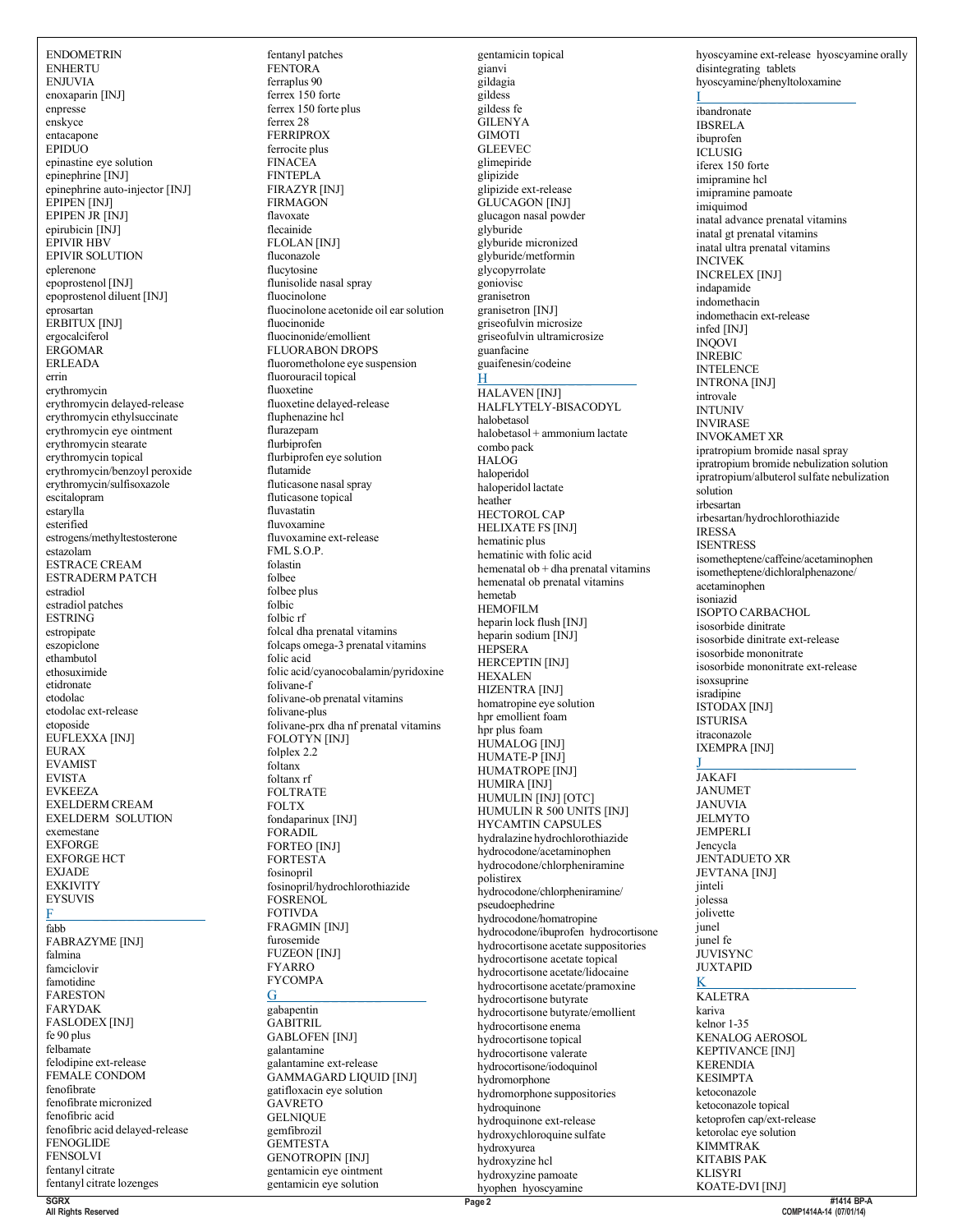KOMBIGLYZE XR KOSELUGO k-phos neutral K-PHOS ORIGINAL KRISTALOSE KRYSTEXXA [INJ] kurvelo KUVAN KYNMOBI L \_ \_ \_ \_ \_ \_ \_ \_ \_ \_ \_ \_ labetalol LACRISERT INSERT lactic acid 10% topical lactulose LAMICTAL ODT LAMICTAL XR LAMISIL GRANULES lamivudine lamivudine hbv lamivudine/zidovudine lamotrigine lamotrigine ext-release lamotrigine orally disintegrating tablets LAMPIT lansoprazole delayed-release lansoprazole delayed-release + amoxicillin + clarithromycin LANTUS [INJ] larin larin FE latanoprost eye solution leena leflunomide LEQVIO lenvima lessina LETAIRIS letrozole leucovorin leucovorin [INJ] LEUKERAN LEUKINE [INJ] leuprolide [INJ] levalbuterol LEVBID LEVEMIR [INJ] levetiracetam levetiracetam ext-release levobunolol eye solution levocarnitine levocetirizine levofloxacin levofloxacin eye solution levomefola-nac-mecobalm-agal levomefolate dha levonorgestrel levora levothyroxine sodium LEXIVA lidocaine jelly lidocaine patch lidocaine topical lidocaine viscous LIDODERM LIORESAL [INJ] liothyronine LIPOFEN lisinopril lisinopril/hydrochlorothiazide lithium carbonate lithium carbonate ext-release lithium citrate LIVALO l-methylfolate calcium l-methylfolate forte l-methylfolate-mecobalamin-nac LO LOESTRIN FE LOCOID LOCOID LIPOCREAM LODOSYN LOESTRIN 24 FE lomedia 24 FE loperamide lorazepam

KOGENATE FS

loryna losartan losartan/hydrochlorothiazide LOTEMAX SUSP LOTRONEX lovastatin LOVAZA low-ogestrel loxapine LUCENTIS [INJ] LUMAKRAS LUMIGAN LUMINAL SODIUM [INJ] LUMIZYME [INJ] LUNESTA LUPKYNIS LUPRON DEPOT [INJ] LUPRON DEPOT-PED [INJ] lustra-ultra lutera LYBALVI LYNPARZA LYRICA CAP LYSODREN lyza  $\bf M$ macnatal cn dha prenatal vitamins MAKENA [INJ] malathion maprotiline **MARGENZA** marlissa maternity prenatal vitamins MATULANE meclizine hcl meclofenamate medroxyprogesterone medroxyprogesterone (contraceptive) [INJ] mefloquine megestrol meloxicam memantine MENOPUR [INJ] MENTAX CR MEPHYTON MEPRON mercaptopurine meropenem [INJ] mesalamine mesna MESNEX TABLETS MESTINON SVRUP MESTINON TIMESPAN METADATE CD METADATE ER metafolbic plus metafolbic plus rf metaproterenol metaxalone metformin metformin ext-release methadone methamphetamine methazolamide methenamine hippurate methenamine mandelate methimazole METHITEST methocarbamol methotrexate methoxsalen methyclothiazide methyldopa methyldopa/hydrochlorothiazide methylergonovine methylphenidate methylphenidate ext-release methylprednisolone metipranolol eye solution metoclopramide metolazone metoprolol succinate ext-release metoprolol tartrate metoprolol/hydrochlorothiazide

metronidazole metronidazole topical metronidazole vaginal mexiletine MICARDIS HCT MICARDIS TAB micera miconazole vaginal microgestin microgestin FE midazolam midodrine MILPROSA mimvey minocycline minocycline ext-release minoxidil mi-omega nf mirtazapine mirtazapine orally disintegrating tablets misoprostol mitoxantrone [INJ] modafinil moexipril moexipril/hydrochlorothiazide mometasone mometasone nasal MONJUVI MONOCLATE-P MONOFERRIC mono-linyah MONOFERRIC mononessa montelukast morphine sulfate morphine sulfate ext-release morphine sulfate suppositories motofen tab **MOVIPREP** MOXEZA moxifloxacin MOZOBIL [INJ] multigen multigen folic multigen plus multivitamins/fluoride multivitamins/fluoride/iron mupirocin MUSE MYCAPSSA mycophenolate mofetil mycophenolic acid delayedrelease MYFEMBREE MYLERAN mynatal advance prenatal vitamins mynatal plus prenatal vitamins mynatal prenatal vitamins mynatal ultracap prenatal vitamins mynatal-z prenatal vitamins mynephrocaps MYOBLOC [INJ] MYOZYME [INJ] myzilra N \_ \_ \_ \_ \_ \_ \_ \_ \_ \_ \_ \_ \_ \_ \_ nabumetone nadolol NAGLAZYME [INJ] naltrexone NAMENDA naphazoline eye solution naproxen naproxen delayed-release naproxen sodium naratriptan NASCOBAL SPRAY **NASONEX** NATACYN natal-v rx prenatal vitamins natalvirt 90 dha prenatal vitamins natalvirt ca prenatal vitamins natalvirt flt NATAZIA

nateglinide natpara NATROBA SUSP NAYZILAM NEBUPENT necon **NEEVO** NEEVO DHA neomycin neomycin/bacitracin/polymyxin eye ointment neomycin/bacitracin/polymyxin/ hydrocortisone eye ointment neomycin/polymyxin irrigation solution neomycin/polymyxin/dexamethasone eye ointment neomycin/polymyxin/dexamethasone eye solution neomycin/polymyxin/gramicidin eye solution neomycin/polymyxin/hydrocortisone ear solution neomycin/polymyxin/hydrocortisone ear suspension neomycin/polymyxin/hydrocortisone eye solution NEORAL nephplex rx nephro-vite rx NEULASTA [INJ] NEUMEGA [INJ] NEUPOGEN [INJ] NEVANAC nevirapine newgen prenatal vitamins NEXAVAR NEXIUM NEXLETOL niacin ext-release NIASPAN NICOTROL NICOTROL NS nifedipine ext-release nimodipine nisoldipine ext-release NITRO-DUR PATCH nitrofurantoin nitrofurantoin macrocrystal nitrofurantoin monohydrate/macrocrystal nitroglycerin ext-release nitroglycerin patches nitroglycerin translingual spray NITROLINGUAL PUMPSPRAY nivatopic plus nizatidine NOURIANZ nora-be NORDITROPIN [INJ] norethindrone acetate nortrel nortriptyline NORVIR NOVOFINE 30G, 32G NEEDLES [OTC] NOVOFINE AUTOCOVER [OTC] NOVOLOG [INJ] NOVOLOG FLEXPEN NOVOLOG MIX 70-30 NOVOSEVEN RT [INJ] NOXAFIL NPLATE [INJ] NUBEQA NUCYNTA NUCYNTA ER NUEDEXTA nuquin hp NURTEC ODT NUVARING nystatin nystatin topical nystatin/triamcinolone  $\overline{0}$   $\overline{0}$   $\overline{0}$   $\overline{0}$   $\overline{0}$   $\overline{0}$   $\overline{0}$   $\overline{0}$   $\overline{0}$   $\overline{0}$   $\overline{0}$   $\overline{0}$   $\overline{0}$   $\overline{0}$   $\overline{0}$   $\overline{0}$   $\overline{0}$   $\overline{0}$   $\overline{0}$   $\overline{0}$   $\overline{0}$   $\overline{0}$   $\overline{0}$   $\overline{0}$   $\overline{$ obstretrix dha prenatal vitamins ocella octreotide [INJ] ODOMZO ofloxacin

**SGRX All Rights Reserved**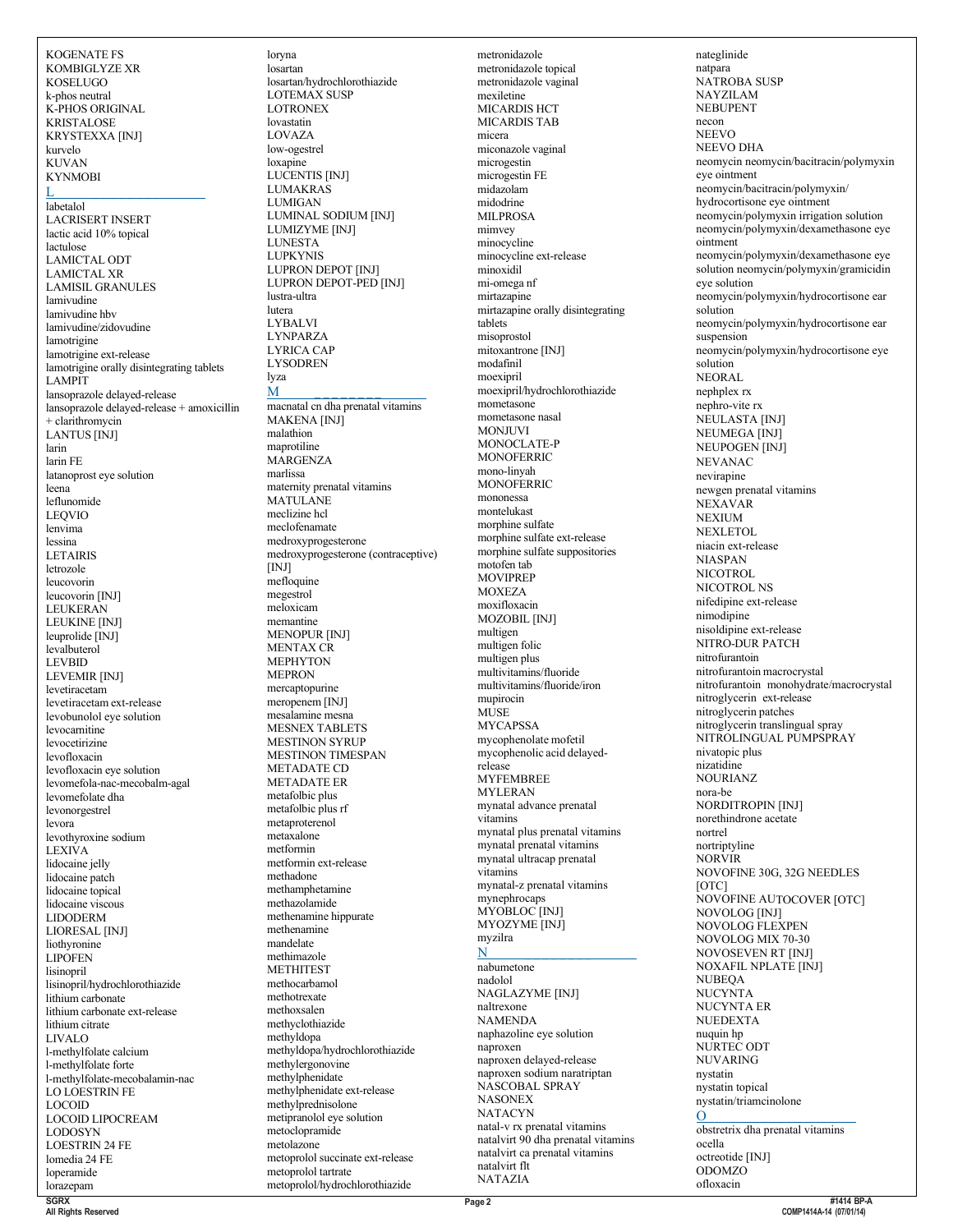ofloxacin ear solution ofloxacin eye solution ogestrel olanzapine olanzapine [INJ] olanzapine orally disintegrating tablets olmesartan olmesartan/hydrochlorothiazide omega-3 ethyl esters capsules omeprazole delayed-release omeprazole/ sodium bicarbonate ondansetron ondansetron [INJ] ondansetron orally disintegrating tablets ONGLYZA **ONUREG** ORACEA ORAP ORENCIA [INJ] ORFADIN ORGOVYX ORIAHNN ORLADEVO orsythia ORTHO ALL-FLEX DIAPHRAGMS ORTHOVISC [INJ] OVACE PLUS SHAMPOO OVIDREL opium tincture oxaprozin oxazepam oxcarbazepine **OXSORALEN** OXSORALEN-ULTRA oxybutynin oxybutynin ext-release oxycodone oxycodone/acetaminophen oxycodone/aspirin oxycodone/ibuprofen **OXYCONTIN** oxymorphone oxymorphone ext-release OXYTROL OZURDEX IMPLANT P \_ \_ \_ \_ \_ \_ \_ \_ \_ \_ \_ \_ \_ \_ \_ **PADCEV** PALFORZIA pancrelipase delayed-release 5000 units PANRETIN GEL pantoprazole delayed-release paregoric paricalcitol paromomycin paroxetine paroxetine ext-release PATADAY **PATANOL** PAXIL SUSP peg 3350/electrolytes powder for 4000 mL solution PEG INTRON PEG INTRON REDIPEN PEGANONE PEGASYS [INJ PEMAZYRE penicillin v potassium PENTASA pentoxifylline ext-release **PERFOROMIST** perindopril permethrin perphenazine phenazopyridine phendimetrazine phendimetrazine ext-release phenelzine phenobarbital phentermine phentolamine mesylate [INJ] phenylephrine eye solution phenytoin sodium extended **PHESGO** 

philith  $\overline{P}$ HOSLO PHOSPHOLINE IODIDE PIFELTRO **PIORAY** pilocarpine eye solution pimtrea pindolol pioglitazone pioglitazone/glimepiride pioglitazone/ metformin pirmella piroxicam  $p$ nv-dha + docusate pnv-dha prenatal vitamins pnv-ferrous fumarate-docu-fa pnv-first prenatal vitamins pnv ob+dha prenatal vitamins pnv-omega prenatal vitamins pnv-select prenatal vitamins pnv-total prenatal vitamins podofilox polyethylene glycol 3350 poly-iron 150 forte polymyxin/trimethoprim eye solution polysaccharide iron forte POMALYST PONVORY portia potassium bicarbonate/citric acid effervescent tablets potassium chloride effervescent tablets potassium chloride ext-release potassium chloride oral solution potassium citrate ext-release pr cream pr natal 400 ec prenatal vitamins pr natal 400 prenatal vitamins pr natal 430 ec prenatal vitamins pr natal 430 prenatal vitamins PRADAXA PRALUENT pramipexole PRAMOSONE 1% PRAMOSONE 2.5% LOTION PRAMOSONE E PRANDIMET PRANDIN pravastatin prazosin PRED MILD prednisolone prednisolone acetate eye suspension prednisolone sodium phosphate prednisolone sodium phosphate eye solution prednisone prefol-dha prenatal vitamins pregabalin PREMARIN TABLETS PREMATOID PREMPHASE PREMPRO prenaissance 90 dha prenatal vitamins prenaissance dha prenatal vitamins prenaissance plus prenatal vitamins prenaissance promise prenatal vitamins prenaplus prenatal vitamins prenatabs fa prenatal vitamins prenatabs rx prenatal vitamins prenatal ad prenatal vitamins prenatal low iron prenatal vitamins prenatal plus iron prenatal vitamins prenatal pluslow iron prenatal vitamins prenatal plus prenatal vitamins prenatal-u

prenatal vitamins PRENATE ELITE preplus prenatal vitamins PRETOMANID PREVYMIS PREZISTA PRIFTIN PRIMAQUINE primidone PRIVIGEN [INJ] PROAIR HFA PROAIR (RESPICLICK) probenecid procainamide [INJ] PROCALAMINE [INJ] prochlorperazine maleate prochlorperazine maleate suppositories PROCRIT [INJ] PROCTOFOAM-HC progesterone capsules progesterone in oil [INJ] PROGLYCEM PROLASTIN C [INJ] PROLEUKIN [INJ] PROMACTA promethazine promethazine suppositories promethazine/codeine promethazine/dextromethorphan promethazine/phenylephrine promethazine/phenylephrine/codeine propafenone propafenone ext-release propranolol propranolol ext-release propranolol/hydrochlorothiazide propylthiouracil **PROSTIGMIN** PROTOPIC pruclair prumyx prutect PULMICORT FLEXHALER PULMICORT RESPULES 1 MG/2 ML PULMOZYME purevit dualfe plus PYLERA pyrazinamide pyridostigmine  $Q \sim$ **OELBREE** QNASL QINLOCK quasense quetiapine QUILLIVANT XR quinapril quinapril/hydrochlorothiazide quinidine gluconate ext-release quinidine sulfate quinidine sulfate ext-release QULIPTA **QUVIVIO** QVAR R \_ \_ \_ \_ \_ \_ \_ \_ raloxifene ramipril RANEXA ranitidine RAPAFLO RAPAMUNE RAPAMUNE SOLUTION rasagiline RAVICTI REBIF [INJ] reclipsen RECOMBINATE [INJ] REGRANEX relamine RELENZA RELION VENTOLIN HFA RELISTOR [INJ]

relnate dha prenatal vitamins RELPAX REMICADE [INJ] REMODULIN [INJ] RENACIDIN renal caps rena-vite rx reno caps RENVELA Repaglinide REPATHA REPRONEX RESCRIPTOR reserpine RESTASIS MULTIDOSE RETISERT IMPANT RETEVMO REVATIO [INJ] REYATAZ REYVOW REZIRA SOL REZUROCK RHINOCORT AQUA ribavirin RIDAURA rifabutin rifampin riluzole RIOMET RINVOQ risedronate sodium RISPERDAL CONSTA [INJ] risperidone risperidone orally disintegrating tablets RITUXAN [INJ] rivastigmine rizatriptan rizatriptan orally disintegrating tablets RUKOBIA ropinirole ropinirole ext-release ROWEEPRA XR ROZEREM RYBELSUS RYBREVANT RYLAZE  $S$   $\qquad \qquad \qquad$ SAFYRAL salsalate **SAMSCA** SANCTURA XR **SANCUSO** SANDIMMUNE SOL/CAP SANTYL SAVELLA **SCEMBLIX SECUADO** selegiline selenium sulfide **SELZENTRY** se-natal 19 prenatal vitamins SENSIPAR SEREVENT DISKUS SEROMYCIN CAP sertraline se-tan dha prenatal vitamins se-tan plus setonet prenatal vitamins setonet-ec prenatal vitamins sevelamer carbonate **SEVENFACT** SIGNIFOR [INJ] sildenafil SILENOR silver sulfadiazine SIMCOR simvastatin sirolimus SKYRIZI **SKYTROFA** sodium chloride [INJ] sodium fluoride sodium fluoride dental cream, gel sodium fluoride dental rinse sodium polystyrene

**SGRX All Rights Reserved**

PHEXXI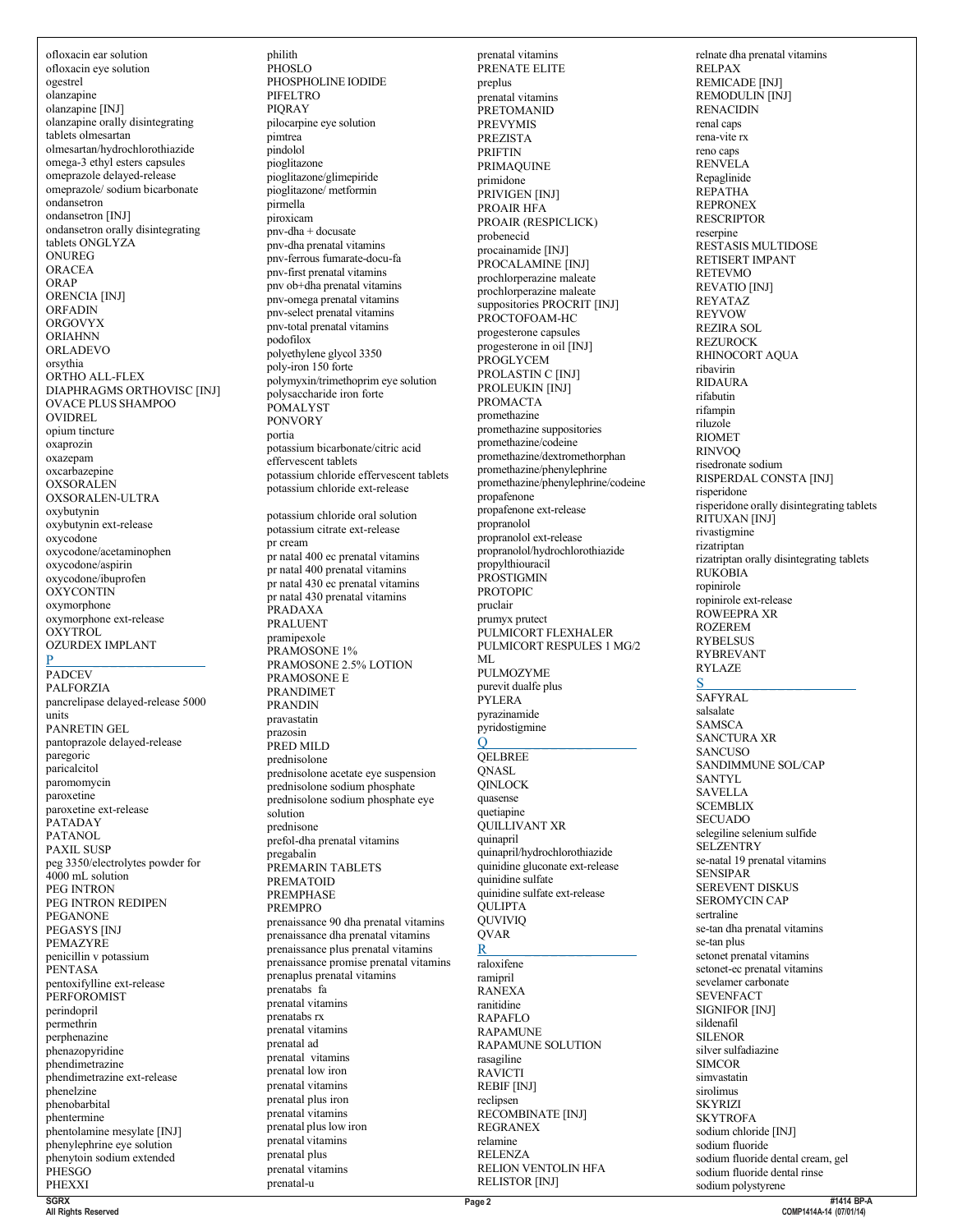sulfonate sodium sulfacetamide/sulfur cr SOFT TOUCH LANCETS [OTC] **SOLIRIS [INJ]** SOMATULINE DEPOT [INJ] SOMAVERT [INJ] sonafine sotalol **SPIRIVA** spironolactone spirononlactone/hydrochlorothiazide SPORONOX SOLUTION **SPRAVATO** sprintec SPRYCEL sronyx stavudine **STELARA STIMATE STIVARGA STRATTERA** STROMECTOL. strovite strovite plus **SUCRAID** sucralfate sulfacetamide eve solution sulfacetamide sodium topical sulfacetamide sodium/sulfur sulfacetamide/prednisolone eye solution sulfadiazine sulfamethoxazole/trimethoprim sulfasalazine sulfasalazine delayed-release sulindac sumatriipttann [INJ] sumatriptan nasal SUPPRELIN LA **SUPREP SUSMIVO** SUSTIVA **SUTENT** syeda **SYMBICORT SYMDEKO SYMLINPEN [INJ]** SYNAGIS [INJ] SYNAREL TABLOID **TABRECTA** tacrolimus tacrolimus ointment tadalafil **TAFINLAR TALICIA TALZEENA** tamoxifen tamsulosin ext-release tanabid sr **TARCEVA TARKA** taron forte taron prenatal vitamins taron-bc prenatal vitamins taron-c dha prenatal vitamins taron-duo ec prenatal vitamins **TASIGNA TAYTULLA TAZORAC TAZVERIK TECARTUS** TEGRETOL XR 100 MG **TEKAMLO TEKTURNA** TEKTURNA HCT telmisartan telmisartan/amlodipine telmisartan/hydrochlorothiazide temazepam TEMODAR CAP temozolomide **TEPEZZA TEPMETKO** SGRY

terazosin terbinafine terbutaline terconazole testosterone cypionate [INJ] tetracycline **TEZSPIRE THALOMID** theophylline theophylline ext-release therapeutic hematinic therapeutic vitamin w-minerals thiothixene THYROGEN IINJI tiagabine **TICOVAC** tilia fe timolol maleate timolol maleate eye solution tinidazole **TIVDAK** tl gard rx tl-care dha prenatal vitamins tl-cermide tl-select prenatal vitamins TOBRADEX OINTMENT **TOBRADEX ST** tobramycin [INJ] tobramycin eye solution tobramycin nebulization solution tobramycin/dexamethasone eye suspension **TOBREX** TODAY CONTRACEPTIVE SPONGE tolazamide tolbutamide tolmetin tolterodine tolterodine ext-release topiramate TORISEL [INJ] torsemide **TOUJEO TOVIAZ TRACLEER TRADJENTA** tramadol tramadol ext-release tramadol/acetaminophen trandolapril trandolapril/verapamil tranexamic acid TRANSDERM-SCOP tranylcypromine travoprost eye solution trazodone **TREANDA [INJ]** tretinoin tretinoin microspheres tretinoin/emollient **TREVALL TREXIMET** triadvance prenatal vitamins triamcinolone acetonide dental paste triamcinolone acetonide nasal spray triamcinolone acetonide topical triamterene/hydrochlorothiazide triazolam tri-estarylla trifluoperazine TRIGLIDE trihexyphenidyl tri-legest fe TRILEPTAL tri-linvah **TRILIPIX** trimethobenzamide trimethoprim trinatal gt prenatal vitamins trinatal  $rx$ <sup>1</sup> prenatal vitamins trinatal ultra prenatal vitamins trinate prenatal vitamins trinessa triphrocaps tri-previfem tri-sprintec tri-tabs dha prenatal vitamins

triveen-duo dha prenatal vitamins triveen-one prenatal vitamins triveen-prx rnf prenatal vitamins triveen-ten prenatal vitamins triveen-u prenatal vitamins tri-vitamin/fluoride tri-vitamin/iron/fluoride trivora tri-zel **TRIZIVIR TRODELVY** tropicamide eye solution **TRUSELTIO** trospium trospium ext-release trust natal dha prenatal vitamins **TRUVADA TUDORZA TUKYSA TUSSICAPS TWIRLA** TWYNSTA **TYKERB TYRVAYA TYSABRI [INJ] TYVASO**  $II$ **UBRELVY UKONIO III ESEIA ULORIC** ultimate ob dha prenatal vitamins ultimatecare one nf prenatal vitamins ultimatecare one prenatal vitamins ULTRAVATE PAC CR/LOT, OINT/ LOT **UPLIZNA** urea UROCIT-K ursodiol  $\overline{V}$ **VABYSMO** valacyclovir valproic acid valsartan valsartan/hydrochlorothiazide **VALTOCO VANTAS VCF** v-c forte **VELCADE [INJ]** velivet **VELTIN** vemavite-prx rnf prenatal vitamins vena-bal dha prenatal vitamins venatal complete dha prenatal vitamins venatal-fa prenatal vitamins **VENCLEXTA VENCLEXTA STARTING PACK** venlafaxine venlafaxine ext-release **VENTAVIS VENTOLIN HFA VERAMYST** verapamil verapamil ext-release VERKAZIA veripred **VEROUVO VESICARE VESICARE LS** vesture **VIAGRA** VICTOZA [INJ] VICTRELIS **VIDAZA** VIDEX SOLUTION **VIGAMOX VIIBRYD VIMOVO VIMPAT [INJ]** vinacal prenatal vitamins

vinate dha prenatal vitamins vinate gt prenatal vitamins vinate II prenatal vitamins vinate one prenatal vitamins vinate prenatal vitamins vinate ultra prenatal vitamins vinate-m prenatal vitamins vinorelbine [INJ] **VIOKACE** viorele **VIRACEPT VIREAD** virt-pn dha prenatal vitamins virt-pn plus prenatal vitamins virt-select prenatal vitamins virt-vite virt-vite forte vitafol-ob prenatal vitamins vitafol-pn prenatal vitamins vitamins a.c.d/fluoride vitaspire prenatal vitamins VIVELLE-DOT **VIVITROL** [INJ] **VIZIMPRO** vol-care rx **VOCABRIA** vol-nate prenatal vitamins vol-plus prenatal vitamins vol-tab rx prenatal vitamins VOLTAREN GEL. voriconazole **VOTRIENT** vp-era ob plus prenatal vitamins vp-gstn capsules  $vp$ -heme  $ob + dh$ a prenatal vitamins vp-heme ob prenatal vitamins vp-heme one prenatal vitamins VPRIV [INJ] vp-zel VOXZOGO **VUMERITY VYEPTI** vyfemla vynatal-fa prenatal vitamins **VYTORIN VYVANSE VYVGART** W **WAKIX** warfarin water for injection, bacteriostatic [INJ] water for injection, sterile [INJ] **WEGOVY WELCHOL WELIREG** wera **WILATE [INJ]** WINLEVI wymzya fa X **XALKORI XEGLYZE XELODA XENAZINE XENICAL XERMELO** XGEVA [INJ] XIAFLEX [INJ] **XIFAXAN XPOVIO** xulane patches XYNTHA [INJ] **XYREM** Y YAZ YERVOY [INJ] **YODIXIN**  $\mathbf{Z}$ zafirlukast zaleplon zarah zatean-ch prenatal vitamins zatean-pn dha prenatal vitamins

All Rights Reserved

vinate care prenatal vitamins